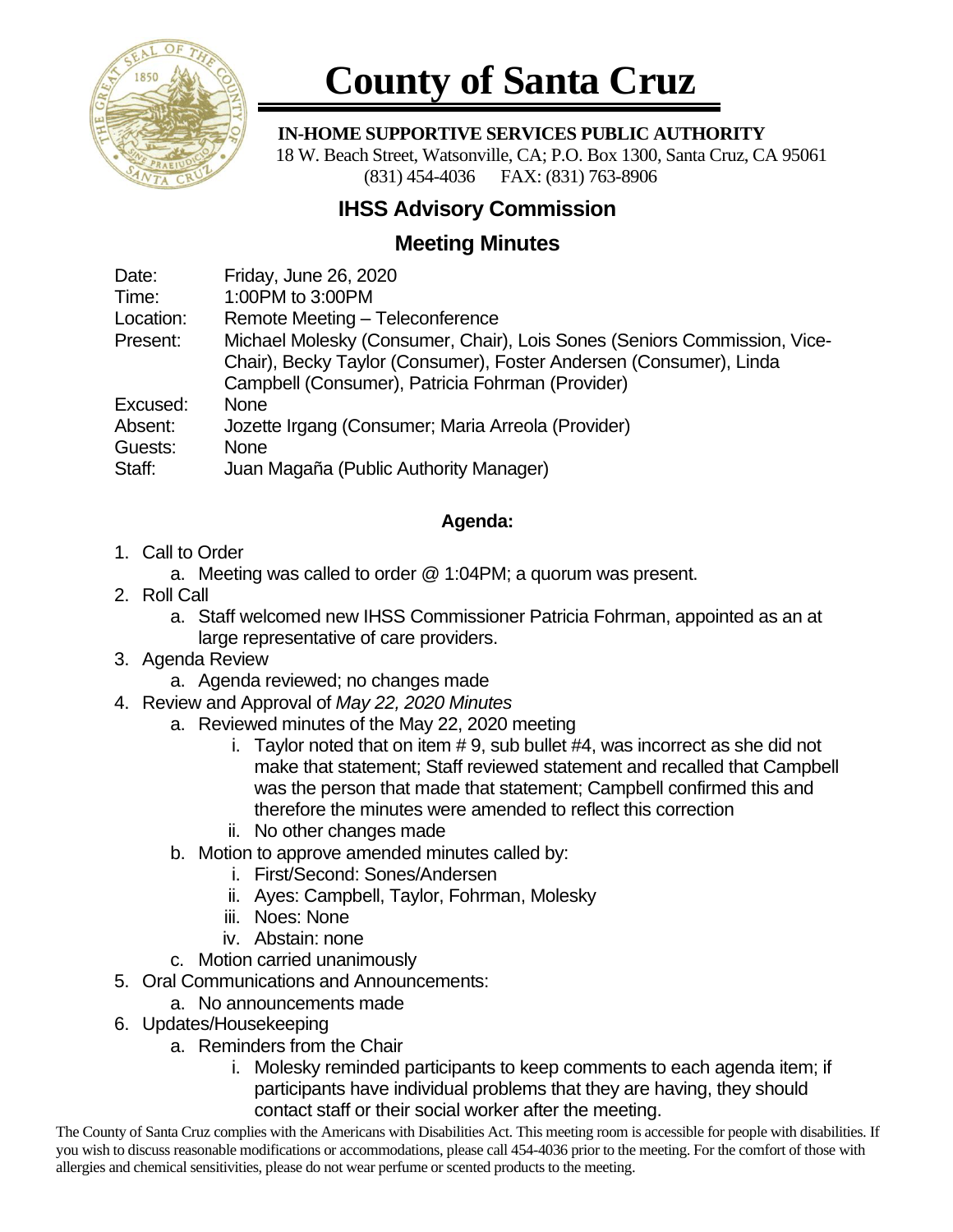- ii. Molesky has been in contact with social worker staff to inquire on what other issues are happening, particularly with remote medical appointments. Social workers provided some input, all of which is currently being discussed at these meetings.
- b. Topics & Speakers
	- i. Staff reported that there are no speakers lined up at this time due to our current meeting structure. If the commission has a pressing need to have an organization or speaker attend one of the remote meetings, please let staff know.
- c. Commission Vacancies
	- i. Current vacancies are:
		- 1. Consumer 1
		- 2. Commission or Staff 2
- 7. County Code/By-Laws Update
	- a. Staff provided the following update:
		- i. Staff has been working with county counsel to amend county code in order to grant more flexibility in filing its vacancies;
		- ii. County counsel has advised that this can be done, but they will need a subcommittee to be formed. County counsel will work with the subcommittee on the desired language. The goal would be to have the language finalized by August; the commission would then need to approve the new language at the August  $28<sup>th</sup>$  meeting and then taken to the Board of Supervisors for approval.
		- iii. Taylor, Fohrman and Molesky volunteered for this subcommittee.
		- iv. Staff to provide the contact info of the subcommittee to county counsel.
- 8. IHSS Program Updates
	- a. No IHSS program updates provided
- 9. Public Authority Updates (Staff)
	- a. Staff provided the following Public Authority Updates
		- i. The Public Authority continues to provide all services remotely. Staff continue to provide registry lists to consumers via phone, email or printed.
		- ii. Essential Protective Gear the Public Authority received facemasks from the state; facemasks are to be made available to IHSS consumers and providers upon request. IHSS consumers and/or providers can request facemasks at 18 West Beach in Watsonville or 1020 Emeline Ave in Santa Cruz. The Public Authority is also providing gloves and antibacterial hand sanitizer to IHSS providers upon request and while supplies last. All of these items are available on a once per month basis.
- 10.Subcommittee Reports
	- a. Seniors Commission (Sones)
		- i. Sones provided the following information:
			- 1. The Seniors Commission met virtually; there was a fair amount of discussion about seniors and the needs of seniors during COVID-19; no action items taken regarding seniors needs, but more concern regarding increased isolation during the shelter in place.
				- a. Molesky mentioned that he would be contacting the care management team at the Alliance to see if they can increase their contact with Alliance members. Molesky also reminded everyone that behavioral health is a covered benefit under Medi-Cal.